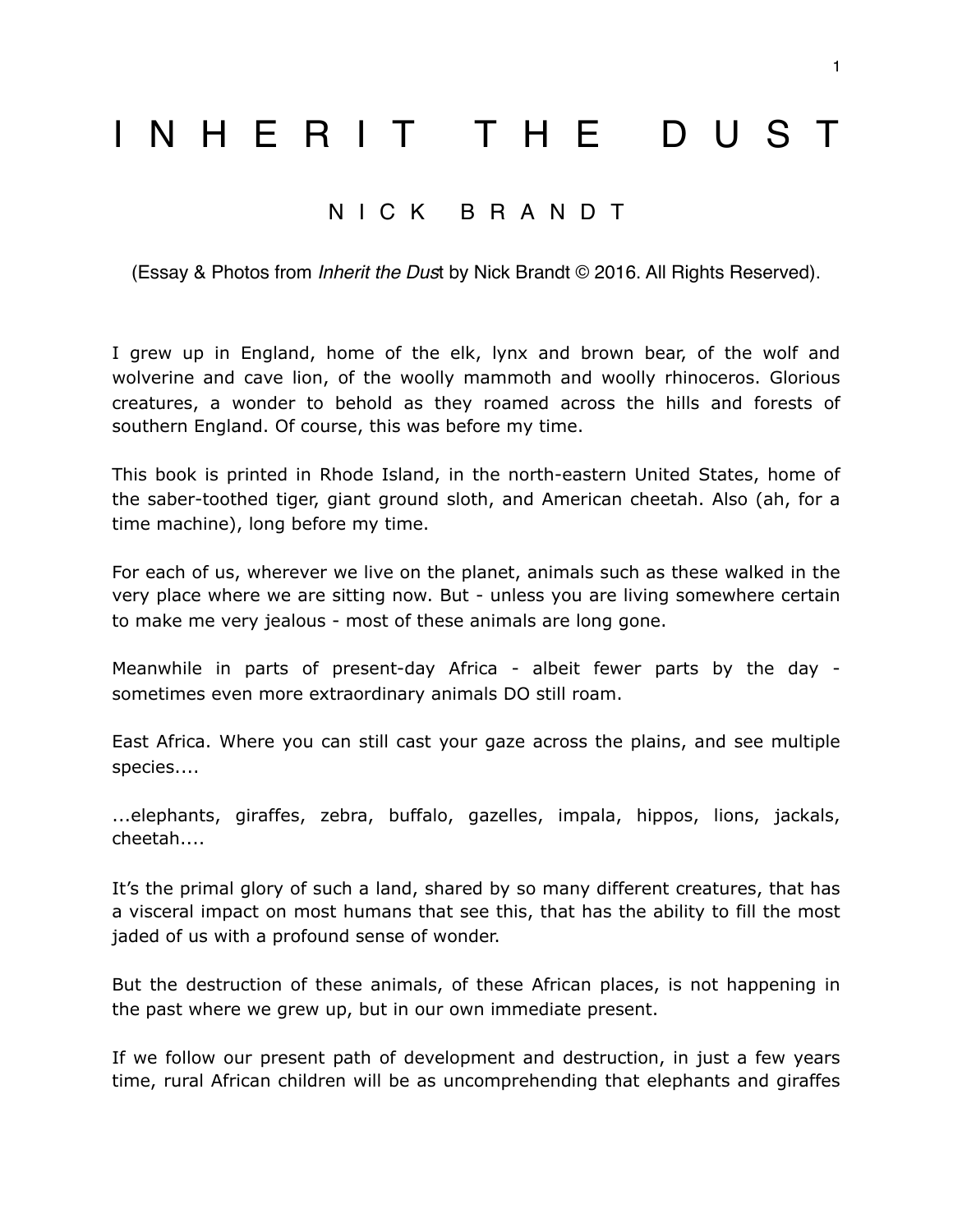once roamed the fields in front of their home, as we are that woolly rhinos once lived where our nearest shopping mall now stands.

Keep going at this pace, and the unique megafauna of Africa will be rapidly gone the way of the megafauna of America and Europe, which was wiped out by far fewer men, with far less technology, many centuries ago.

This was the genesis for this new body of work, *Inherit The Dust.*

Genesis. We are living through the antithesis of genesis right now. All those billions of years to reach a place of such wondrous diversity, and then in just a few shockingly short years, an infinitesimal pinprick of time, to annihilate that.

And East Africa is a microcosm of that. It just happens to be the microcosm where I photograph, and about which I know most.

However, perhaps the majority of us still think that the destruction here in Africa is to do with poaching, feeding the insatiable demand for animal parts from the Far East. Actually, as I've come to realize myself over the last few years, with a growing sense of foreboding, it's so much more complex and monumental than that.

Mainly, it's about all of us. Significantly, it's about the terrifying number of us, and the impact of the very finite amount of space and resources for so many humans.

I conceived this project in early 2014 - to photograph life-size panels of animals in locations where they used to roam but, as a result of human impact on the environment, no longer do. Initially, I wondered whether I would find the locations that matched my pessimistic imaginings of a world in environmental disintegration. I was concerned that I might be exaggerating, overdramatizing.

Over the years, I've driven through countless areas where just ten to twenty years ago there was animal life, but now has been relentlessly wiped out - sliced up and reduced to bush meat, leaving vast expanses of land devoid of any large mammals.

In many of those places, however, even the recent absence of animals in a landscape can still appear relatively undramatic. Of course, it's only when you know what was there before that the loss is more keenly felt: the herds of elephants, giraffes and gazelles that not so long ago quietly moved across the plains and amongst the acacia trees, the heart-stopping sound of lions roaring on the still air at dusk and dawn. All deathly silent now.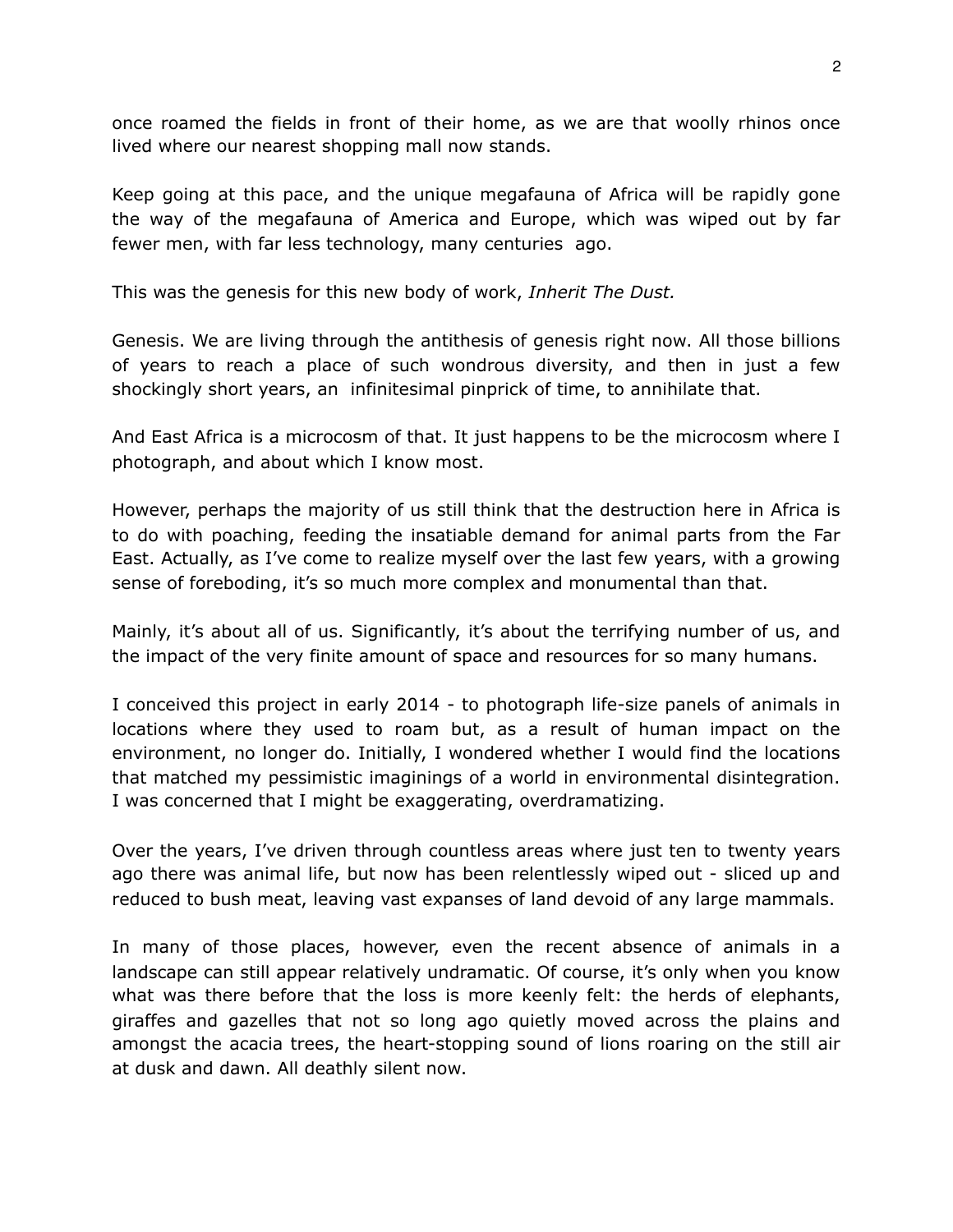There are many other places where the absence of animals is much more comprehensible, especially where cities expand outwards, or completely new towns and factories rise up. It's in some of these places where I took the photos in this book. But when you look through the photos, they actually cannot begin to capture the sheer scale of man's astonishingly rapid and escalating expansion into, and destruction of, the natural world.

The point is, by the end of the shoot, I realized that my concern that I could be exaggerating or overdramatizing was completely unfounded. In fact, just the opposite: how on earth to capture the real scale and speed of destruction in a photograph? I still don't really have the artistic solution to that one.

As my crew and I moved from location to location during the shoot, I continued to be disturbed and depressed: Time and again, places where zebras roamed only two years earlier, now whole new towns had risen out of the ground at extraordinary speed. One of those places is in the photo, *Road with Elephant, 2014*. That scene may look like a town disintegrating back into the earth, but it is actually moving in the opposite direction, spreading upwards and outwards.

Frequently on the location scout before the shoot, I would select somewhere, only to return just four weeks later to discover it built up and out in such dramatic ways that it was quite fundamentally changed. In fact, the speed of development in this part of Africa reminds me of what I have seen in one other place in the world: China.

But then I had to stop and ask myself, am I just grieving for the loss of this world because as a privileged white guy from the West, I'll never again be able to see these animals in the wild?

Most African people would say that our Western societies trampled all over our own natural world centuries ago in the interests of economic expansion, and that in Africa, they never got much of a chance to develop economically until now. And so now it is their turn to economically grow. Why should they be deprived of the comfortable, material lives that we have in the West?

In some regards, it's a reasonable argument. But at what cost?

To state the obvious, protection of the environment and economic benefit do not have to be mutually exclusive. In fact, if you're smart, they go hand in hand.......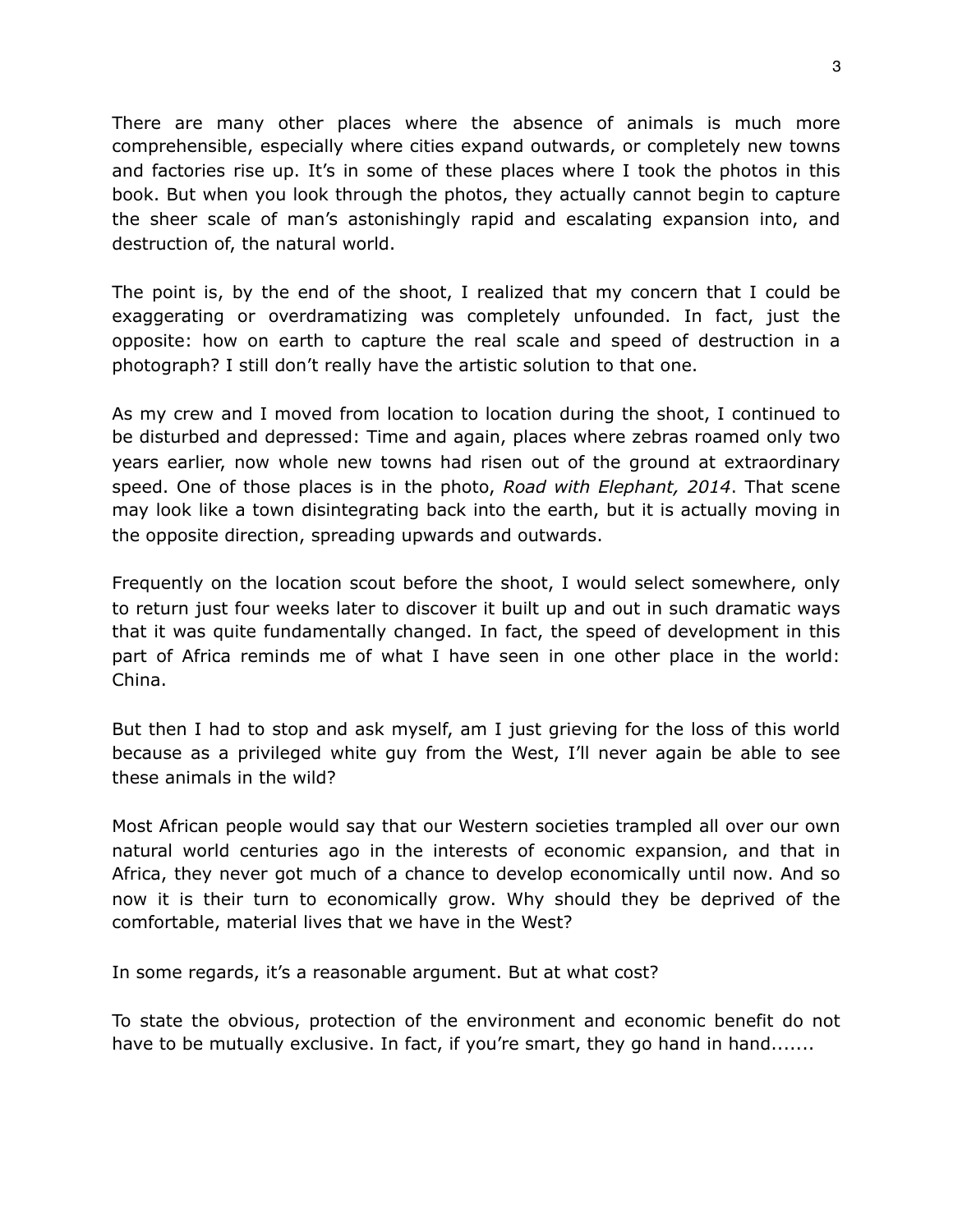

Three years ago, I completed the photographic trilogy, *On This Earth, A Shadow Falls Across The Ravaged Land* that over the course of a decade, catalogued the vanishing natural world of East Africa. The trilogy closed with the photograph above - a set of footprints belonging to a lone big male elephant walking away across a stark lake bed (out of the safety of a small park) towards the distant hills.

For me, these footprints left me wondering: Did he ever return? Is he still alive today? Or is he dead, speared by a farmer for raiding his crops, or killed for his ivory, with the tusks that grew out from his great beautiful head now carved into some trinket in the Far East?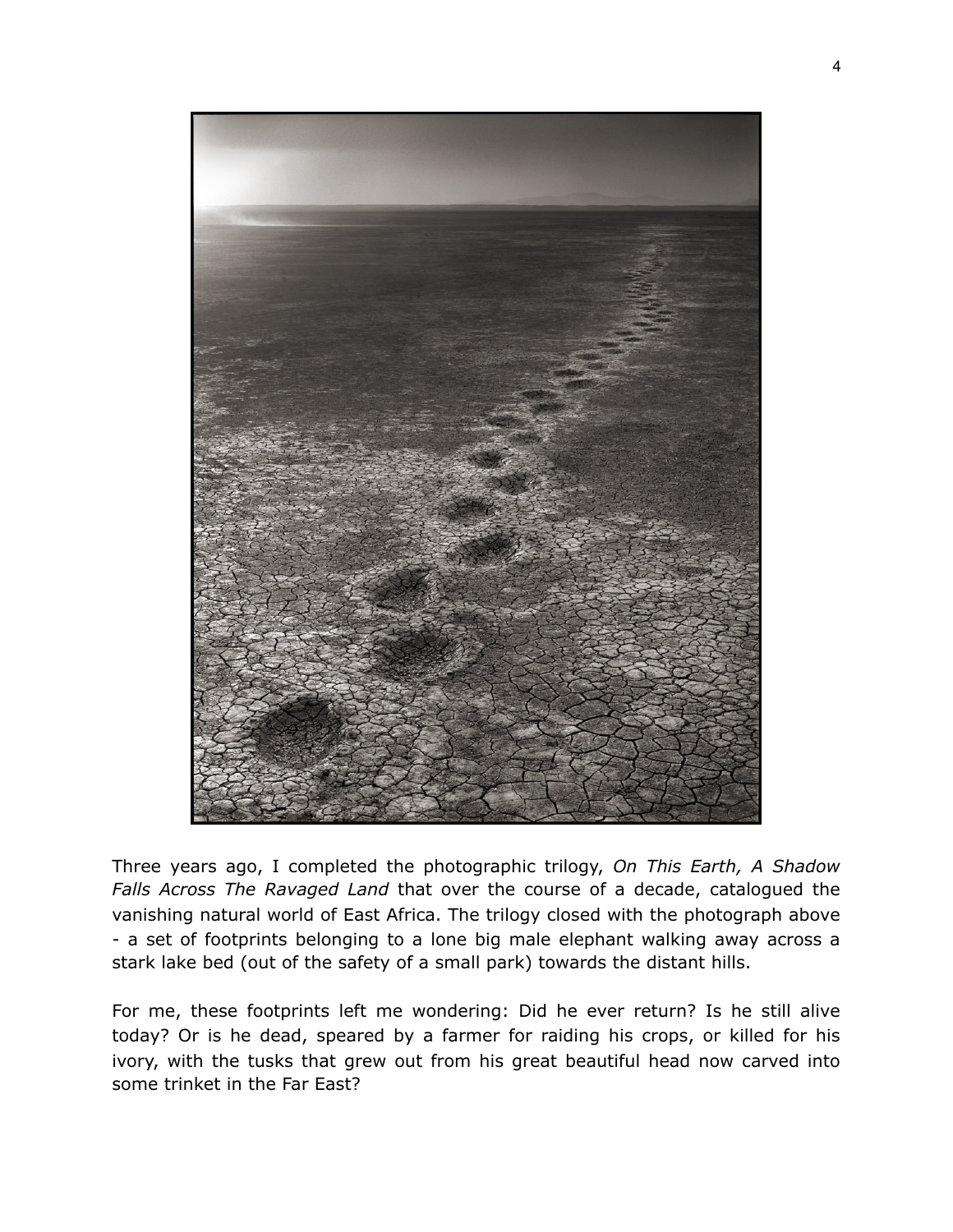However, this photo was taken in the Amboseli ecosystem. The bad part of this: once that elephant left the very confined and small Amboseli National Park and headed into those hills, he moved into a vast area of increasingly populated community land where there are no government rangers to protect him. In theory, any opportunistic poacher or irate farmer could kill him.

But the good part of this: also there, keeping a watchful eye day and night, are the rangers from Big Life Foundation, the non-profit that in 2010 I co-founded with conservationist Richard Bonham, in an effort to stem the tide of poaching in this region.

Today, five years since inception, Big Life protects more than two million acres with more than 300 rangers, 41 permanent and mobile outposts, 15 patrol vehicles, 2 planes for aerial monitoring, 3 tracker dogs, and a vast informer network across the whole region. Big Life was also the first organization in East Africa with co-ordinated cross-border anti-poaching operations, between the areas we patrol in Kenya and Tanzania.

The scary thing is that you can fit all 300 rangers inside a school gymnasium. How on earth can so few men protect so many animals, including that elephant, in all the isolated corners of such a large ecosystem?

The answer can be distilled down to one word. Community.

Conservation supports the community, and the community will support conservation.

This is the Big Life ethos. And so far, it is working.

When you look around much of Africa, and the apocalypse of environmental destruction, the lack of community support is one of the reasons why it can be so hard to protect ecosystems. For animal populations to survive, they need huge areas of land to roam. But there are few parks or reserves big enough for the animals to live out their lives safely. The animals don't just conveniently stay within any park's borders. And so frequently, when they leave those areas, they are killed.

So here, in this increasingly populated and developing part of the world, we believe that community support is the only way that the natural world stands a chance of surviving into the future. Because in parts of the world such as this - poor but teeming with natural wonders - ecotourism is the only truly significant source of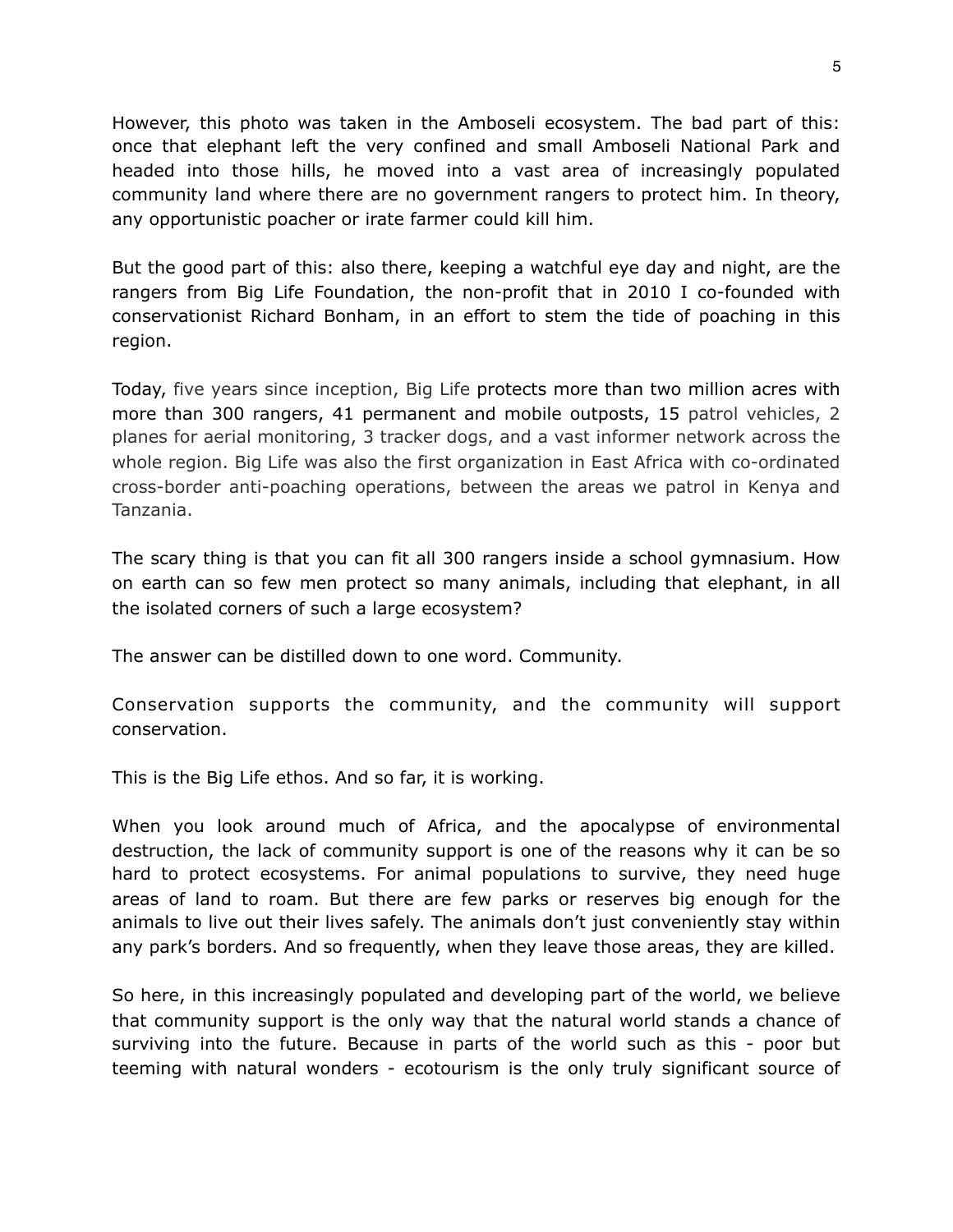long term economic benefit. The land can only support so much herding or farming. Take away the animals, and there's almost nothing left of economic value.

Meanwhile, the economic value of these animals is astonishing. When an elephant is killed by poachers, the average sum earned by poachers and traders will be around \$20,000, with obviously none of it seen by the community. But it has been calculated that over the course of its lifetime, a single elephant will contribute more than \$1.6 million to the country's tourism economy.

So Africa is sitting on a veritable gold (elephant) mine. And as the continent-wide destruction continues, those ecosystems that do remain will become even more precious and highly valued.

We have a moral and humane imperative to protect the earth and its creatures. But from an admittedly unpoetic but pragmatic point of view, there is also enormous economic benefit.

That is partly why poaching in the Big Life areas has been so dramatically reduced since 2010. Those 300 rangers that cover over two million acres but would all fit inside a school gym? Every one of those locally employed rangers has a network of other eyes and ears - mothers and fathers, sons and brothers and sisters, who increasingly understand that the wealth of where they live is tied to the health of the ecosystem.

So you want to try and poach an elephant? Good luck, because the vast majority of the time, someone is going to see or hear you, and let the Big Life teams know.

However, with the best will in the world from local people, both they and the animals will be helpless in the face of the one thing that could render all our efforts ultimately for naught: Climate change. And let's not beat around the bush here: man-made climate change.

Sub-Saharan Africa is expected to be one of the world's worst-hit areas as the impacts of climate change escalate. As droughts intensify and become more frequent, many of the poor will have no choice but to take what depleted natural resources remain to stay alive.

However, as we all know, countries in the more developed world have the power to help, to mitigate the harm. Unfortunately, the anti-science crowd in the United States continues to willfully disregard the overwhelming scientific consensus on man-made climate change. Their greed, ignorance and obstructionism, and